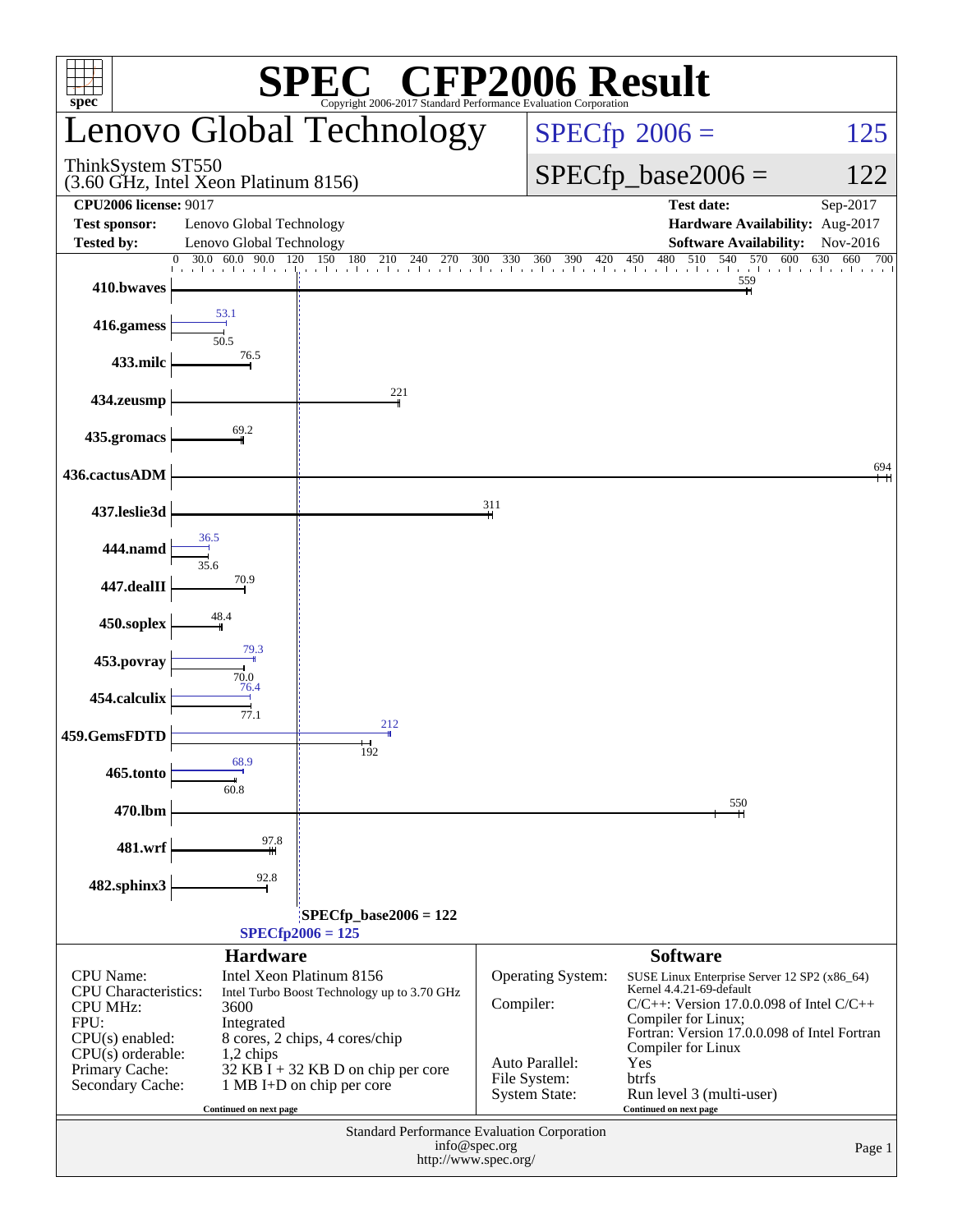

## enovo Global Technology

#### ThinkSystem ST550

(3.60 GHz, Intel Xeon Platinum 8156)

 $SPECfp2006 = 125$  $SPECfp2006 = 125$ 

#### $SPECfp\_base2006 = 122$

| <b>CPU2006 license: 9017</b> |                                      |                                 | <b>Test date:</b><br>$Sep-2017$             |  |  |  |
|------------------------------|--------------------------------------|---------------------------------|---------------------------------------------|--|--|--|
| <b>Test sponsor:</b>         | Lenovo Global Technology             | Hardware Availability: Aug-2017 |                                             |  |  |  |
| <b>Tested by:</b>            | Lenovo Global Technology             |                                 | <b>Software Availability:</b><br>$Nov-2016$ |  |  |  |
| L3 Cache:                    | 16.5 MB I+D on chip per chip         | <b>Base Pointers:</b>           | $64$ -bit                                   |  |  |  |
| Other Cache:                 | None                                 | Peak Pointers:                  | $32/64$ -bit                                |  |  |  |
| Memory:                      | 384 GB (12 x 32 GB 2Rx4 PC4-2666V-R) | Other Software:                 | None                                        |  |  |  |
| Disk Subsystem:              | $1 \times 800$ GB SATA SSD           |                                 |                                             |  |  |  |
| Other Hardware:              | None                                 |                                 |                                             |  |  |  |

**[Results Table](http://www.spec.org/auto/cpu2006/Docs/result-fields.html#ResultsTable)**

| Results Table     |                                                                                                          |              |                |       |                |       |                |              |                |              |                |              |
|-------------------|----------------------------------------------------------------------------------------------------------|--------------|----------------|-------|----------------|-------|----------------|--------------|----------------|--------------|----------------|--------------|
|                   | <b>Base</b>                                                                                              |              |                |       |                |       | <b>Peak</b>    |              |                |              |                |              |
| <b>Benchmark</b>  | <b>Seconds</b>                                                                                           | <b>Ratio</b> | <b>Seconds</b> | Ratio | <b>Seconds</b> | Ratio | <b>Seconds</b> | <b>Ratio</b> | <b>Seconds</b> | <b>Ratio</b> | <b>Seconds</b> | <b>Ratio</b> |
| 410.bwayes        | 24.4                                                                                                     | 557          | 24.2           | 563   | 24.3           | 559   | 24.4           | 557          | 24.2           | 563          | 24.3           | 559          |
| $416$ .gamess     | 388                                                                                                      | 50.5         | 388            | 50.5  | 388            | 50.5  | 369            | 53.1         | 369            | 53.0         | 369            | 53.1         |
| 433.milc          | 120                                                                                                      | 76.3         | 120            | 76.6  | 120            | 76.5  | 120            | 76.3         | 120            | 76.6         | 120            | 76.5         |
| $434$ . zeusmp    | 41.1                                                                                                     | 221          | 41.2           | 221   | 41.5           | 219   | 41.1           | 221          | 41.2           | <u>221</u>   | 41.5           | 219          |
| $435.$ gromacs    | 103                                                                                                      | 69.3         | 106            | 67.4  | 103            | 69.2  | 103            | 69.3         | 106            | 67.4         | 103            | 69.2         |
| 436.cactusADM     | 17.1                                                                                                     | 698          | 17.4           | 685   | 17.2           | 694   | 17.1           | 698          | 17.4           | 685          | 17.2           | 694          |
| 437.leslie3d      | 30.6                                                                                                     | 307          | 30.2           | 312   | 30.2           | 311   | 30.6           | 307          | 30.2           | 312          | 30.2           | 311          |
| 444.namd          | 225                                                                                                      | 35.6         | 225            | 35.6  | 225            | 35.6  | 220            | 36.5         | 220            | 36.5         | 220            | 36.5         |
| 447.dealII        | 161                                                                                                      | 71.3         | 161            | 70.9  | 161            | 70.9  | 161            | 71.3         | 161            | 70.9         | 161            | 70.9         |
| $450$ .soplex     | 169                                                                                                      | 49.2         | <u>172</u>     | 48.4  | 180            | 46.4  | 169            | 49.2         | <u>172</u>     | 48.4         | 180            | 46.4         |
| 453.povray        | 75.9                                                                                                     | 70.1         | 76.3           | 69.7  | 76.0           | 70.0  | 65.7           | 81.0         | 67.2           | 79.2         | 67.1           | 79.3         |
| 454.calculix      | 107                                                                                                      | 77.2         | 107            | 77.1  | 107            | 77.0  | 108            | 76.4         | 108            | 76.4         | 108            | 76.2         |
| 459.GemsFDTD      | 54.8                                                                                                     | 194          | 55.2           | 192   | 57.5           | 185   | 50.6           | 210          | 50.0           | 212          | 50.1           | 212          |
| $465$ .tonto      | 157                                                                                                      | 62.7         | 163            | 60.6  | 162            | 60.8  | 142            | 69.4         | 143            | 68.8         | 143            | 68.9         |
| 470.1bm           | 24.8                                                                                                     | 555          | 25.0           | 550   | 26.0           | 528   | 24.8           | 555          | 25.0           | 550          | 26.0           | 528          |
| 481.wrf           | 117                                                                                                      | 95.3         | <u>114</u>     | 97.8  | 111            | 101   | 117            | 95.3         | 114            | 97.8         | 111            | 101          |
| $482$ .sphinx $3$ | 209                                                                                                      | 93.0         | 210            | 92.8  | 211            | 92.4  | 209            | 93.0         | 210            | 92.8         | 211            | 92.4         |
|                   | Results appear in the order in which they were run. Bold underlined text indicates a median measurement. |              |                |       |                |       |                |              |                |              |                |              |

#### **[Operating System Notes](http://www.spec.org/auto/cpu2006/Docs/result-fields.html#OperatingSystemNotes)**

Stack size set to unlimited using "ulimit -s unlimited"

#### **[Platform Notes](http://www.spec.org/auto/cpu2006/Docs/result-fields.html#PlatformNotes)**

 BIOS configuration: Choose Operating Mode set to Maximum Performance Hyper-Threading set to Disable Per Core P-state set to Disable LLC dead line alloc set to Disable Sysinfo program /home/cpu2006-1.2-ic17.0/config/sysinfo.rev6993 Revision 6993 of 2015-11-06 (b5e8d4b4eb51ed28d7f98696cbe290c1) running on ST550 Thu Sep 7 17:26:21 2017

 This section contains SUT (System Under Test) info as seen by Continued on next page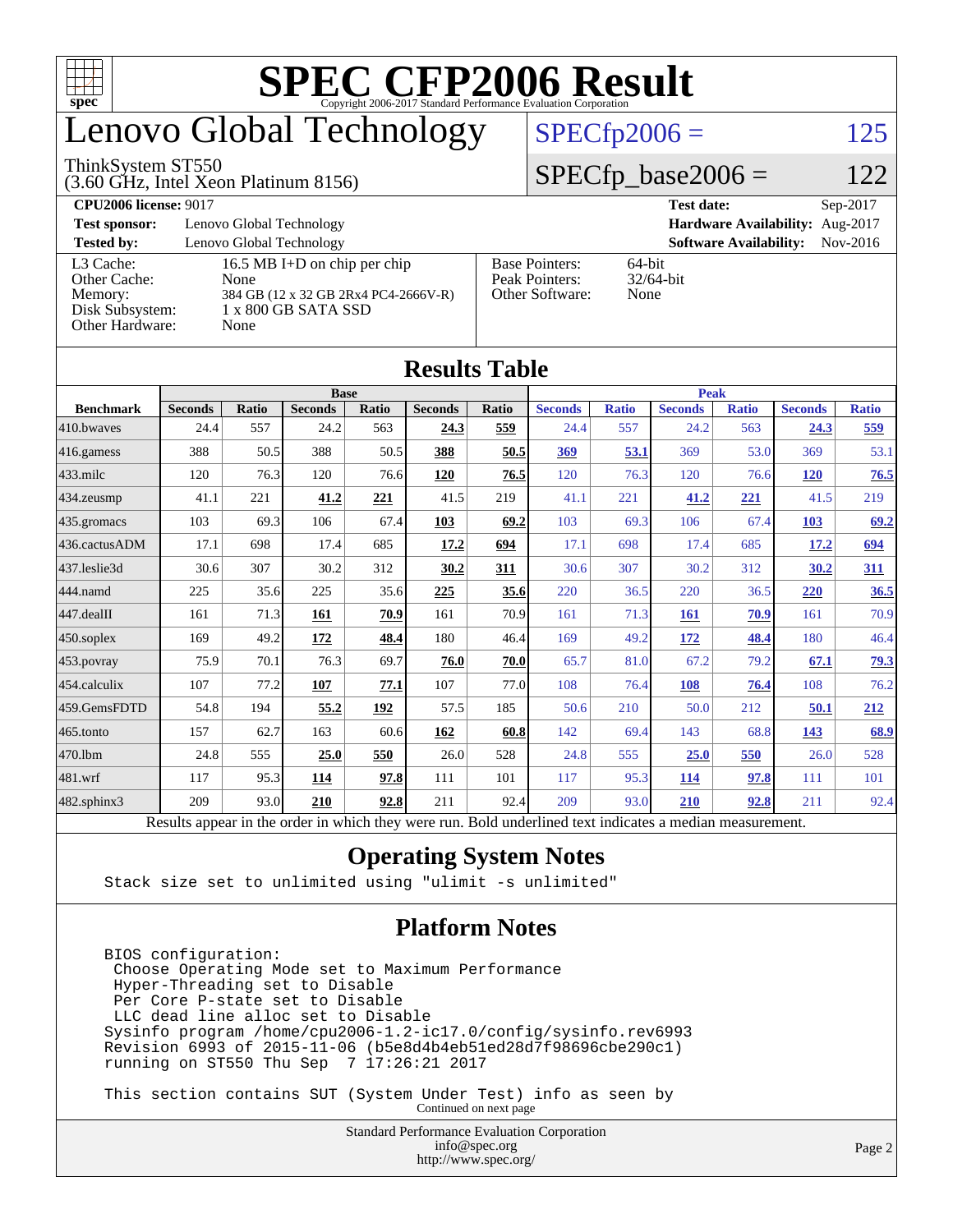

## enovo Global Technology

ThinkSystem ST550

 $SPECTp2006 = 125$ 

(3.60 GHz, Intel Xeon Platinum 8156)

 $SPECTp\_base2006 = 122$ 

**[Test sponsor:](http://www.spec.org/auto/cpu2006/Docs/result-fields.html#Testsponsor)** Lenovo Global Technology **[Hardware Availability:](http://www.spec.org/auto/cpu2006/Docs/result-fields.html#HardwareAvailability)** Aug-2017 **[Tested by:](http://www.spec.org/auto/cpu2006/Docs/result-fields.html#Testedby)** Lenovo Global Technology **[Software Availability:](http://www.spec.org/auto/cpu2006/Docs/result-fields.html#SoftwareAvailability)** Nov-2016

**[CPU2006 license:](http://www.spec.org/auto/cpu2006/Docs/result-fields.html#CPU2006license)** 9017 **[Test date:](http://www.spec.org/auto/cpu2006/Docs/result-fields.html#Testdate)** Sep-2017

#### **[Platform Notes \(Continued\)](http://www.spec.org/auto/cpu2006/Docs/result-fields.html#PlatformNotes)**

Standard Performance Evaluation Corporation [info@spec.org](mailto:info@spec.org) <http://www.spec.org/> some common utilities. To remove or add to this section, see: <http://www.spec.org/cpu2006/Docs/config.html#sysinfo> From /proc/cpuinfo model name : Intel(R) Xeon(R) Platinum 8156 CPU @ 3.60GHz 2 "physical id"s (chips) 8 "processors" cores, siblings (Caution: counting these is hw and system dependent. The following excerpts from /proc/cpuinfo might not be reliable. Use with caution.) cpu cores : 4 siblings : 4 physical 0: cores 0 3 10 13 physical 1: cores 1 5 9 13 cache size : 16896 KB From /proc/meminfo MemTotal: 395883768 kB HugePages\_Total: 0<br>Hugepagesize: 2048 kB Hugepagesize: From /etc/\*release\* /etc/\*version\* SuSE-release: SUSE Linux Enterprise Server 12 (x86\_64) VERSION = 12 PATCHLEVEL = 2 # This file is deprecated and will be removed in a future service pack or release. # Please check /etc/os-release for details about this release. os-release: NAME="SLES" VERSION="12-SP2" VERSION\_ID="12.2" PRETTY\_NAME="SUSE Linux Enterprise Server 12 SP2" ID="sles" ANSI\_COLOR="0;32" CPE\_NAME="cpe:/o:suse:sles:12:sp2" uname -a: Linux ST550 4.4.21-69-default #1 SMP Tue Oct 25 10:58:20 UTC 2016 (9464f67) x86\_64 x86\_64 x86\_64 GNU/Linux run-level 3 Sep 7 17:24 SPEC is set to: /home/cpu2006-1.2-ic17.0 Filesystem Type Size Used Avail Use% Mounted on<br>
/dev/sda2 btrfs 744G 100G 644G 14% /home 744G 100G 644G 14% /home Additional information from dmidecode: Warning: Use caution when you interpret this section. The 'dmidecode' program reads system data which is "intended to allow hardware to be accurately determined", but the intent may not be met, as there are frequent changes to<br>Continued on next page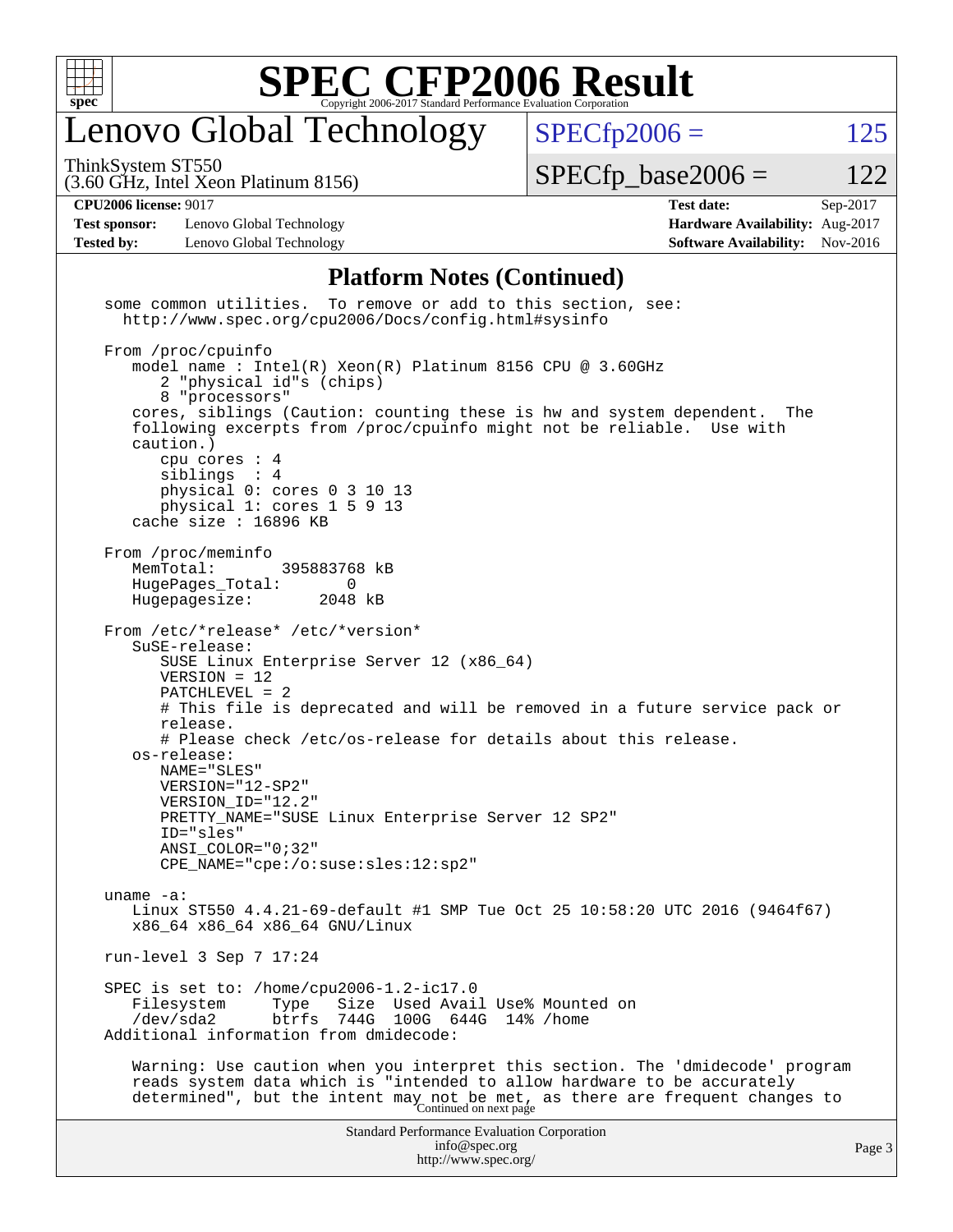

# enovo Global Technology

ThinkSystem ST550

 $SPECfp2006 = 125$  $SPECfp2006 = 125$ 

(3.60 GHz, Intel Xeon Platinum 8156)

 $SPECfp\_base2006 = 122$ 

**[Test sponsor:](http://www.spec.org/auto/cpu2006/Docs/result-fields.html#Testsponsor)** Lenovo Global Technology **[Hardware Availability:](http://www.spec.org/auto/cpu2006/Docs/result-fields.html#HardwareAvailability)** Aug-2017 **[Tested by:](http://www.spec.org/auto/cpu2006/Docs/result-fields.html#Testedby)** Lenovo Global Technology **[Software Availability:](http://www.spec.org/auto/cpu2006/Docs/result-fields.html#SoftwareAvailability)** Nov-2016

**[CPU2006 license:](http://www.spec.org/auto/cpu2006/Docs/result-fields.html#CPU2006license)** 9017 **[Test date:](http://www.spec.org/auto/cpu2006/Docs/result-fields.html#Testdate)** Sep-2017

#### **[Platform Notes \(Continued\)](http://www.spec.org/auto/cpu2006/Docs/result-fields.html#PlatformNotes)**

hardware, firmware, and the "DMTF SMBIOS" standard.

 BIOS Lenovo -[O0E105R-1.00]- 04/27/2017 Memory: 12x Hynix HMA84GR7AFR4N-VK 32 GB 2 rank 2666 MHz

(End of data from sysinfo program)

#### **[General Notes](http://www.spec.org/auto/cpu2006/Docs/result-fields.html#GeneralNotes)**

Environment variables set by runspec before the start of the run: KMP\_AFFINITY = "granularity=fine,compact" LD\_LIBRARY\_PATH = "/home/cpu2006-1.2-ic17.0/libs/32:/home/cpu2006-1.2-ic17.0/libs/64:/home/cpu2006-1.2-ic17.0/sh10.2" OMP\_NUM\_THREADS = "8"

 Binaries compiled on a system with 1x Intel Core i7-4790 CPU + 32GB RAM memory using Redhat Enterprise Linux 7.2 Transparent Huge Pages enabled by default.

### **[Base Compiler Invocation](http://www.spec.org/auto/cpu2006/Docs/result-fields.html#BaseCompilerInvocation)**

[C benchmarks](http://www.spec.org/auto/cpu2006/Docs/result-fields.html#Cbenchmarks): [icc -m64](http://www.spec.org/cpu2006/results/res2017q4/cpu2006-20170912-49336.flags.html#user_CCbase_intel_icc_64bit_bda6cc9af1fdbb0edc3795bac97ada53)

[C++ benchmarks:](http://www.spec.org/auto/cpu2006/Docs/result-fields.html#CXXbenchmarks) [icpc -m64](http://www.spec.org/cpu2006/results/res2017q4/cpu2006-20170912-49336.flags.html#user_CXXbase_intel_icpc_64bit_fc66a5337ce925472a5c54ad6a0de310)

[Fortran benchmarks](http://www.spec.org/auto/cpu2006/Docs/result-fields.html#Fortranbenchmarks): [ifort -m64](http://www.spec.org/cpu2006/results/res2017q4/cpu2006-20170912-49336.flags.html#user_FCbase_intel_ifort_64bit_ee9d0fb25645d0210d97eb0527dcc06e)

[Benchmarks using both Fortran and C](http://www.spec.org/auto/cpu2006/Docs/result-fields.html#BenchmarksusingbothFortranandC): [icc -m64](http://www.spec.org/cpu2006/results/res2017q4/cpu2006-20170912-49336.flags.html#user_CC_FCbase_intel_icc_64bit_bda6cc9af1fdbb0edc3795bac97ada53) [ifort -m64](http://www.spec.org/cpu2006/results/res2017q4/cpu2006-20170912-49336.flags.html#user_CC_FCbase_intel_ifort_64bit_ee9d0fb25645d0210d97eb0527dcc06e)

### **[Base Portability Flags](http://www.spec.org/auto/cpu2006/Docs/result-fields.html#BasePortabilityFlags)**

| 410.bwaves: - DSPEC CPU LP64                 |  |
|----------------------------------------------|--|
| 416.gamess: -DSPEC_CPU_LP64                  |  |
| 433.milc: -DSPEC CPU LP64                    |  |
| 434.zeusmp: -DSPEC_CPU_LP64                  |  |
| 435.gromacs: -DSPEC_CPU_LP64 -nofor_main     |  |
| 436.cactusADM: - DSPEC CPU LP64 - nofor main |  |
| 437.leslie3d: -DSPEC_CPU_LP64                |  |
| 444.namd: - DSPEC CPU LP64                   |  |
| 447.dealII: -DSPEC CPU LP64                  |  |
| 450.soplex: -DSPEC_CPU_LP64                  |  |
| 453.povray: -DSPEC CPU LP64                  |  |

Continued on next page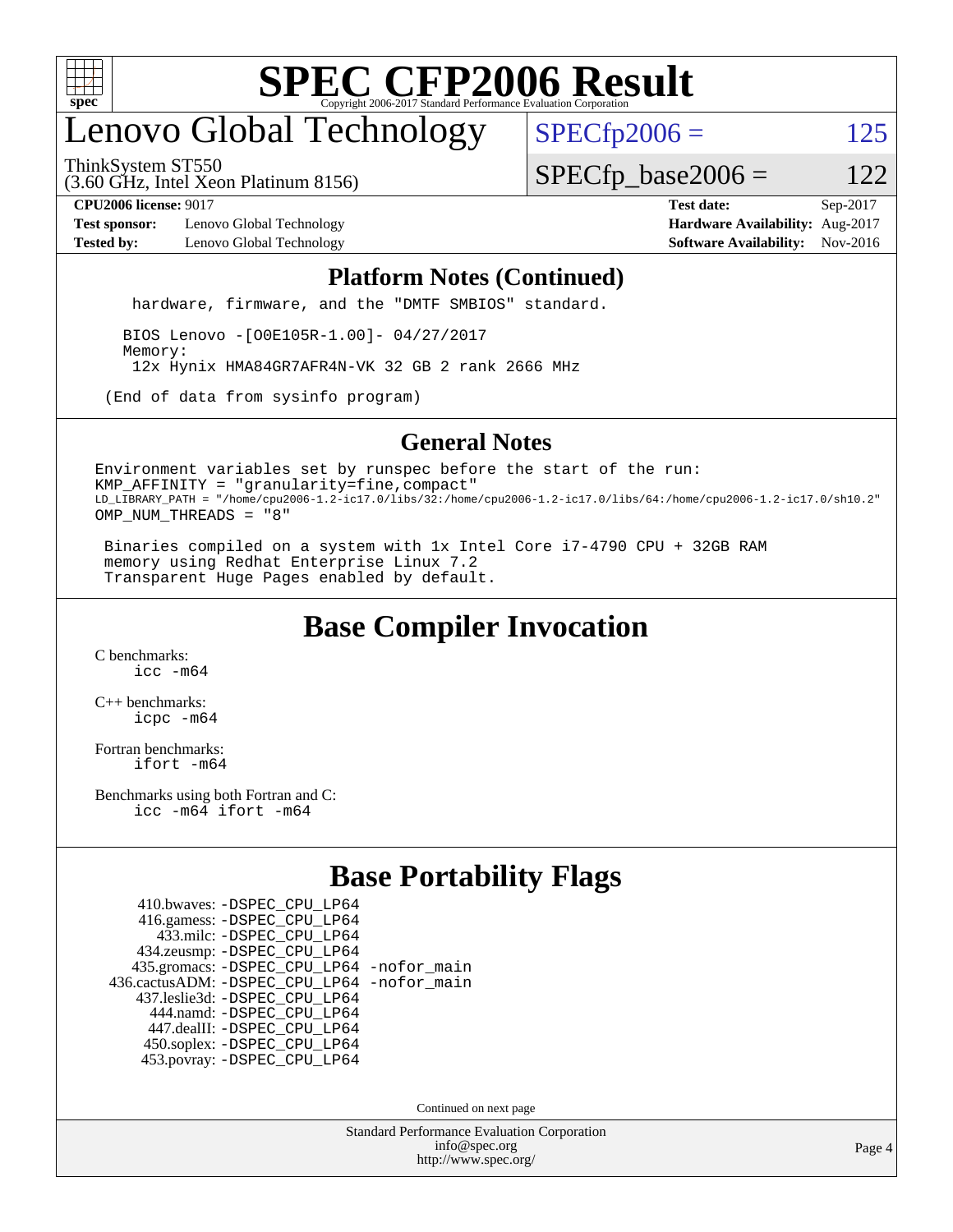

enovo Global Technology

ThinkSystem ST550

 $SPECfp2006 = 125$  $SPECfp2006 = 125$ 

(3.60 GHz, Intel Xeon Platinum 8156)

 $SPECTp\_base2006 = 122$ 

**[Test sponsor:](http://www.spec.org/auto/cpu2006/Docs/result-fields.html#Testsponsor)** Lenovo Global Technology **[Hardware Availability:](http://www.spec.org/auto/cpu2006/Docs/result-fields.html#HardwareAvailability)** Aug-2017

**[CPU2006 license:](http://www.spec.org/auto/cpu2006/Docs/result-fields.html#CPU2006license)** 9017 **[Test date:](http://www.spec.org/auto/cpu2006/Docs/result-fields.html#Testdate)** Sep-2017 **[Tested by:](http://www.spec.org/auto/cpu2006/Docs/result-fields.html#Testedby)** Lenovo Global Technology **[Software Availability:](http://www.spec.org/auto/cpu2006/Docs/result-fields.html#SoftwareAvailability)** Nov-2016

### **[Base Portability Flags \(Continued\)](http://www.spec.org/auto/cpu2006/Docs/result-fields.html#BasePortabilityFlags)**

 454.calculix: [-DSPEC\\_CPU\\_LP64](http://www.spec.org/cpu2006/results/res2017q4/cpu2006-20170912-49336.flags.html#suite_basePORTABILITY454_calculix_DSPEC_CPU_LP64) [-nofor\\_main](http://www.spec.org/cpu2006/results/res2017q4/cpu2006-20170912-49336.flags.html#user_baseLDPORTABILITY454_calculix_f-nofor_main) 459.GemsFDTD: [-DSPEC\\_CPU\\_LP64](http://www.spec.org/cpu2006/results/res2017q4/cpu2006-20170912-49336.flags.html#suite_basePORTABILITY459_GemsFDTD_DSPEC_CPU_LP64) 465.tonto: [-DSPEC\\_CPU\\_LP64](http://www.spec.org/cpu2006/results/res2017q4/cpu2006-20170912-49336.flags.html#suite_basePORTABILITY465_tonto_DSPEC_CPU_LP64) 470.lbm: [-DSPEC\\_CPU\\_LP64](http://www.spec.org/cpu2006/results/res2017q4/cpu2006-20170912-49336.flags.html#suite_basePORTABILITY470_lbm_DSPEC_CPU_LP64) 481.wrf: [-DSPEC\\_CPU\\_LP64](http://www.spec.org/cpu2006/results/res2017q4/cpu2006-20170912-49336.flags.html#suite_basePORTABILITY481_wrf_DSPEC_CPU_LP64) [-DSPEC\\_CPU\\_CASE\\_FLAG](http://www.spec.org/cpu2006/results/res2017q4/cpu2006-20170912-49336.flags.html#b481.wrf_baseCPORTABILITY_DSPEC_CPU_CASE_FLAG) [-DSPEC\\_CPU\\_LINUX](http://www.spec.org/cpu2006/results/res2017q4/cpu2006-20170912-49336.flags.html#b481.wrf_baseCPORTABILITY_DSPEC_CPU_LINUX) 482.sphinx3: [-DSPEC\\_CPU\\_LP64](http://www.spec.org/cpu2006/results/res2017q4/cpu2006-20170912-49336.flags.html#suite_basePORTABILITY482_sphinx3_DSPEC_CPU_LP64)

## **[Base Optimization Flags](http://www.spec.org/auto/cpu2006/Docs/result-fields.html#BaseOptimizationFlags)**

[C benchmarks](http://www.spec.org/auto/cpu2006/Docs/result-fields.html#Cbenchmarks):

[-xCORE-AVX2](http://www.spec.org/cpu2006/results/res2017q4/cpu2006-20170912-49336.flags.html#user_CCbase_f-xCORE-AVX2) [-ipo](http://www.spec.org/cpu2006/results/res2017q4/cpu2006-20170912-49336.flags.html#user_CCbase_f-ipo) [-O3](http://www.spec.org/cpu2006/results/res2017q4/cpu2006-20170912-49336.flags.html#user_CCbase_f-O3) [-no-prec-div](http://www.spec.org/cpu2006/results/res2017q4/cpu2006-20170912-49336.flags.html#user_CCbase_f-no-prec-div) [-parallel](http://www.spec.org/cpu2006/results/res2017q4/cpu2006-20170912-49336.flags.html#user_CCbase_f-parallel) [-qopt-prefetch](http://www.spec.org/cpu2006/results/res2017q4/cpu2006-20170912-49336.flags.html#user_CCbase_f-qopt-prefetch)

[C++ benchmarks:](http://www.spec.org/auto/cpu2006/Docs/result-fields.html#CXXbenchmarks)

[-xCORE-AVX2](http://www.spec.org/cpu2006/results/res2017q4/cpu2006-20170912-49336.flags.html#user_CXXbase_f-xCORE-AVX2) [-ipo](http://www.spec.org/cpu2006/results/res2017q4/cpu2006-20170912-49336.flags.html#user_CXXbase_f-ipo) [-O3](http://www.spec.org/cpu2006/results/res2017q4/cpu2006-20170912-49336.flags.html#user_CXXbase_f-O3) [-no-prec-div](http://www.spec.org/cpu2006/results/res2017q4/cpu2006-20170912-49336.flags.html#user_CXXbase_f-no-prec-div) [-qopt-prefetch](http://www.spec.org/cpu2006/results/res2017q4/cpu2006-20170912-49336.flags.html#user_CXXbase_f-qopt-prefetch)

[Fortran benchmarks](http://www.spec.org/auto/cpu2006/Docs/result-fields.html#Fortranbenchmarks):

[-xCORE-AVX2](http://www.spec.org/cpu2006/results/res2017q4/cpu2006-20170912-49336.flags.html#user_FCbase_f-xCORE-AVX2) [-ipo](http://www.spec.org/cpu2006/results/res2017q4/cpu2006-20170912-49336.flags.html#user_FCbase_f-ipo) [-O3](http://www.spec.org/cpu2006/results/res2017q4/cpu2006-20170912-49336.flags.html#user_FCbase_f-O3) [-no-prec-div](http://www.spec.org/cpu2006/results/res2017q4/cpu2006-20170912-49336.flags.html#user_FCbase_f-no-prec-div) [-parallel](http://www.spec.org/cpu2006/results/res2017q4/cpu2006-20170912-49336.flags.html#user_FCbase_f-parallel) [-qopt-prefetch](http://www.spec.org/cpu2006/results/res2017q4/cpu2006-20170912-49336.flags.html#user_FCbase_f-qopt-prefetch)

[Benchmarks using both Fortran and C](http://www.spec.org/auto/cpu2006/Docs/result-fields.html#BenchmarksusingbothFortranandC): [-xCORE-AVX2](http://www.spec.org/cpu2006/results/res2017q4/cpu2006-20170912-49336.flags.html#user_CC_FCbase_f-xCORE-AVX2) [-ipo](http://www.spec.org/cpu2006/results/res2017q4/cpu2006-20170912-49336.flags.html#user_CC_FCbase_f-ipo) [-O3](http://www.spec.org/cpu2006/results/res2017q4/cpu2006-20170912-49336.flags.html#user_CC_FCbase_f-O3) [-no-prec-div](http://www.spec.org/cpu2006/results/res2017q4/cpu2006-20170912-49336.flags.html#user_CC_FCbase_f-no-prec-div) [-parallel](http://www.spec.org/cpu2006/results/res2017q4/cpu2006-20170912-49336.flags.html#user_CC_FCbase_f-parallel) [-qopt-prefetch](http://www.spec.org/cpu2006/results/res2017q4/cpu2006-20170912-49336.flags.html#user_CC_FCbase_f-qopt-prefetch)

### **[Peak Compiler Invocation](http://www.spec.org/auto/cpu2006/Docs/result-fields.html#PeakCompilerInvocation)**

[C benchmarks](http://www.spec.org/auto/cpu2006/Docs/result-fields.html#Cbenchmarks): [icc -m64](http://www.spec.org/cpu2006/results/res2017q4/cpu2006-20170912-49336.flags.html#user_CCpeak_intel_icc_64bit_bda6cc9af1fdbb0edc3795bac97ada53)

[C++ benchmarks:](http://www.spec.org/auto/cpu2006/Docs/result-fields.html#CXXbenchmarks) [icpc -m64](http://www.spec.org/cpu2006/results/res2017q4/cpu2006-20170912-49336.flags.html#user_CXXpeak_intel_icpc_64bit_fc66a5337ce925472a5c54ad6a0de310)

[Fortran benchmarks](http://www.spec.org/auto/cpu2006/Docs/result-fields.html#Fortranbenchmarks): [ifort -m64](http://www.spec.org/cpu2006/results/res2017q4/cpu2006-20170912-49336.flags.html#user_FCpeak_intel_ifort_64bit_ee9d0fb25645d0210d97eb0527dcc06e)

[Benchmarks using both Fortran and C](http://www.spec.org/auto/cpu2006/Docs/result-fields.html#BenchmarksusingbothFortranandC): [icc -m64](http://www.spec.org/cpu2006/results/res2017q4/cpu2006-20170912-49336.flags.html#user_CC_FCpeak_intel_icc_64bit_bda6cc9af1fdbb0edc3795bac97ada53) [ifort -m64](http://www.spec.org/cpu2006/results/res2017q4/cpu2006-20170912-49336.flags.html#user_CC_FCpeak_intel_ifort_64bit_ee9d0fb25645d0210d97eb0527dcc06e)

### **[Peak Portability Flags](http://www.spec.org/auto/cpu2006/Docs/result-fields.html#PeakPortabilityFlags)**

Same as Base Portability Flags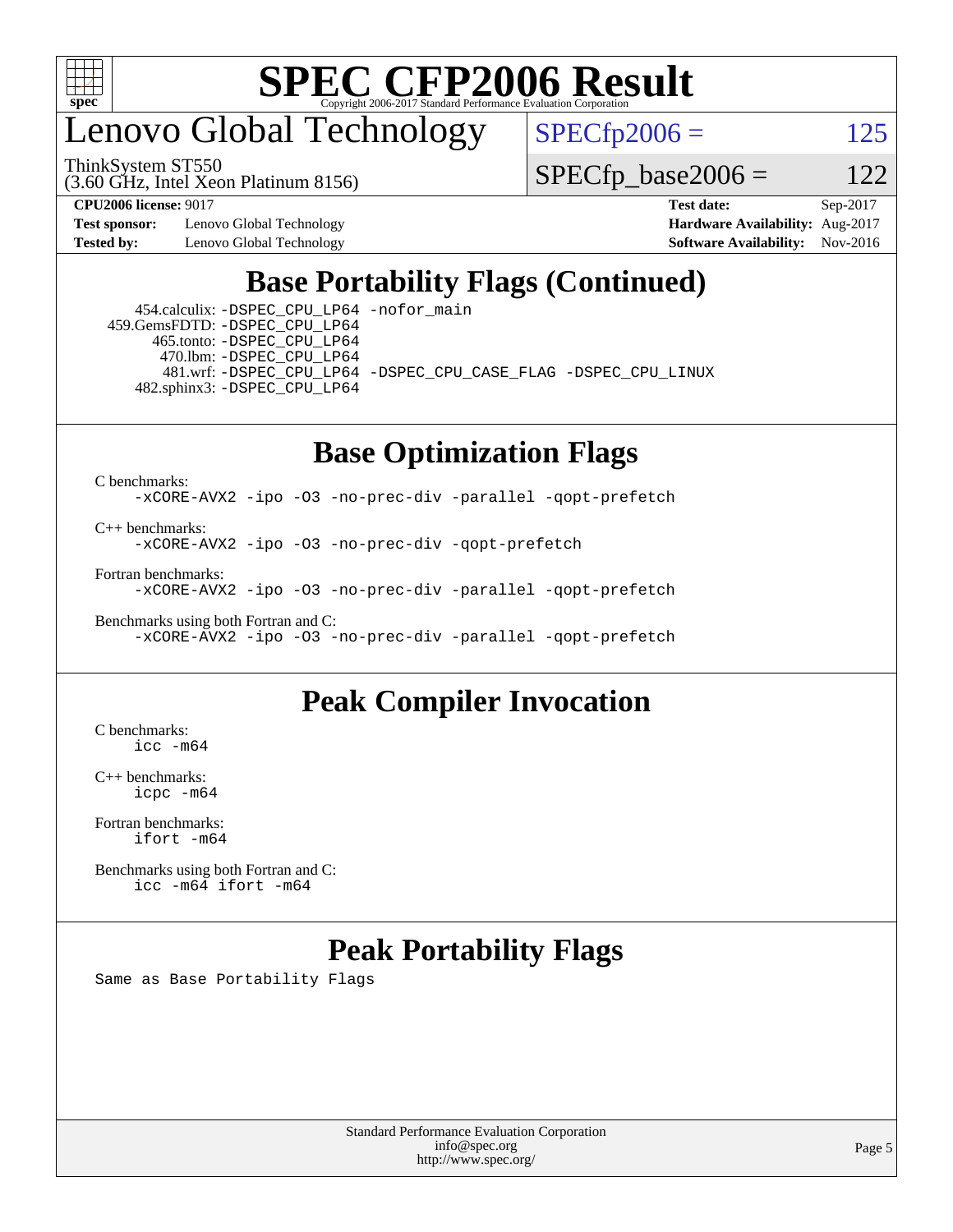

## enovo Global Technology

ThinkSystem ST550

 $SPECfp2006 = 125$  $SPECfp2006 = 125$ 

(3.60 GHz, Intel Xeon Platinum 8156)

 $SPECTp\_base2006 = 122$ 

**[Test sponsor:](http://www.spec.org/auto/cpu2006/Docs/result-fields.html#Testsponsor)** Lenovo Global Technology **[Hardware Availability:](http://www.spec.org/auto/cpu2006/Docs/result-fields.html#HardwareAvailability)** Aug-2017 **[Tested by:](http://www.spec.org/auto/cpu2006/Docs/result-fields.html#Testedby)** Lenovo Global Technology **[Software Availability:](http://www.spec.org/auto/cpu2006/Docs/result-fields.html#SoftwareAvailability)** Nov-2016

**[CPU2006 license:](http://www.spec.org/auto/cpu2006/Docs/result-fields.html#CPU2006license)** 9017 **[Test date:](http://www.spec.org/auto/cpu2006/Docs/result-fields.html#Testdate)** Sep-2017

### **[Peak Optimization Flags](http://www.spec.org/auto/cpu2006/Docs/result-fields.html#PeakOptimizationFlags)**

[C benchmarks](http://www.spec.org/auto/cpu2006/Docs/result-fields.html#Cbenchmarks):

433.milc: basepeak = yes

 $470.$ lbm: basepeak = yes

 $482$ .sphinx3: basepeak = yes

[C++ benchmarks:](http://www.spec.org/auto/cpu2006/Docs/result-fields.html#CXXbenchmarks)

 444.namd: [-prof-gen](http://www.spec.org/cpu2006/results/res2017q4/cpu2006-20170912-49336.flags.html#user_peakPASS1_CXXFLAGSPASS1_LDFLAGS444_namd_prof_gen_e43856698f6ca7b7e442dfd80e94a8fc)(pass 1) [-prof-use](http://www.spec.org/cpu2006/results/res2017q4/cpu2006-20170912-49336.flags.html#user_peakPASS2_CXXFLAGSPASS2_LDFLAGS444_namd_prof_use_bccf7792157ff70d64e32fe3e1250b55)(pass 2) [-xCORE-AVX2](http://www.spec.org/cpu2006/results/res2017q4/cpu2006-20170912-49336.flags.html#user_peakPASS2_CXXFLAGSPASS2_LDFLAGS444_namd_f-xCORE-AVX2)(pass 2)  $-par-num-threads=1(pass 1) -ipo(pass 2) -O3(pass 2)$  $-par-num-threads=1(pass 1) -ipo(pass 2) -O3(pass 2)$  $-par-num-threads=1(pass 1) -ipo(pass 2) -O3(pass 2)$  $-par-num-threads=1(pass 1) -ipo(pass 2) -O3(pass 2)$  $-par-num-threads=1(pass 1) -ipo(pass 2) -O3(pass 2)$  $-par-num-threads=1(pass 1) -ipo(pass 2) -O3(pass 2)$ [-no-prec-div](http://www.spec.org/cpu2006/results/res2017q4/cpu2006-20170912-49336.flags.html#user_peakPASS2_CXXFLAGSPASS2_LDFLAGS444_namd_f-no-prec-div)(pass 2) [-fno-alias](http://www.spec.org/cpu2006/results/res2017q4/cpu2006-20170912-49336.flags.html#user_peakCXXOPTIMIZEOPTIMIZE444_namd_f-no-alias_694e77f6c5a51e658e82ccff53a9e63a) [-auto-ilp32](http://www.spec.org/cpu2006/results/res2017q4/cpu2006-20170912-49336.flags.html#user_peakCXXOPTIMIZE444_namd_f-auto-ilp32)

447.dealII: basepeak = yes

 $450$ .soplex: basepeak = yes

```
 453.povray: -prof-gen(pass 1) -prof-use(pass 2) -xCORE-AVX2(pass 2)
         -par-num-threads=1-ipo-O3(pass 2)-no-prec-div(pass 2) -unroll4 -ansi-alias
```
[Fortran benchmarks](http://www.spec.org/auto/cpu2006/Docs/result-fields.html#Fortranbenchmarks):

```
410.bwaves: basepeak = yes
```

```
 416.gamess: -prof-gen(pass 1) -prof-use(pass 2) -xCORE-AVX2(pass 2)
         -par-num-threads=1-ipo-O3(pass 2)-no-prec-div(pass 2) -unroll2 -inline-level=0 -scalar-rep-
```
 $434$ .zeusmp: basepeak = yes

437.leslie3d: basepeak = yes

```
 459.GemsFDTD: -prof-gen(pass 1) -prof-use(pass 2) -xCORE-AVX2(pass 2)
            -par-num-threads=1-ipo-O3(pass 2)-no-prec-div(pass 2) -unroll2 -inline-level=0
            -qopt-prefetch -parallel
```

```
 465.tonto: -prof-gen(pass 1) -prof-use(pass 2) -xCORE-AVX2(pass 2)
       -par-num-threads=1-ipo-O3(pass 2)-no-prec-div-inline-calloc-qopt-malloc-options=3
       -auto -unroll4
```
[Benchmarks using both Fortran and C](http://www.spec.org/auto/cpu2006/Docs/result-fields.html#BenchmarksusingbothFortranandC):

435.gromacs: basepeak = yes

 $436.cactusADM:basepeak = yes$ 

Continued on next page

| <b>Standard Performance Evaluation Corporation</b> |
|----------------------------------------------------|
| info@spec.org                                      |
| http://www.spec.org/                               |